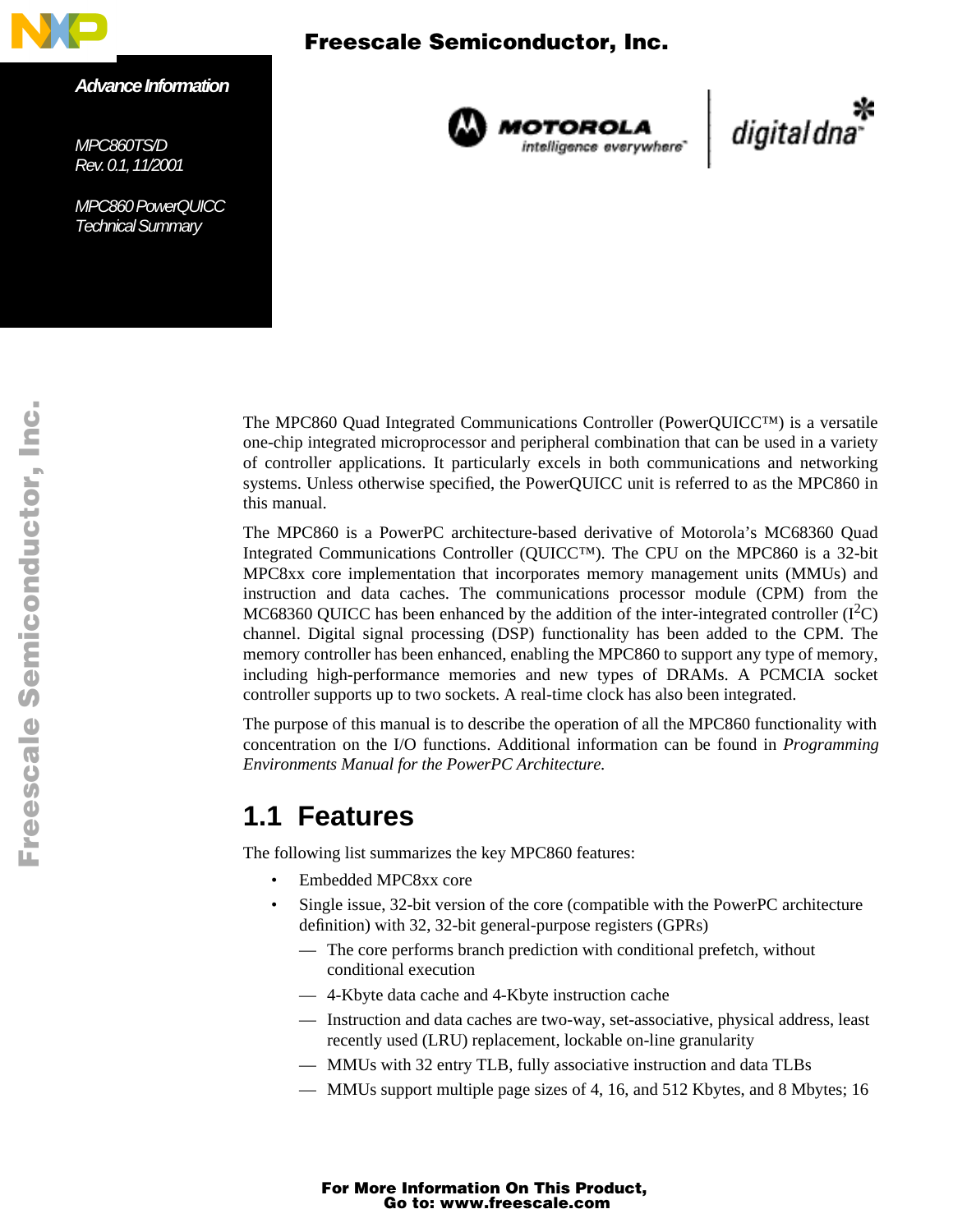

- virtual address spaces and 16 protection groups
- Advanced on-chip-emulation debug mode
- Up to 32-bit data bus (dynamic bus sizing for 8, 16, and 32 bits)
- 32 address lines
- Complete static design
- Memory controller (eight banks)
	- Contains complete dynamic RAM (DRAM) controller
	- Each bank can be a chip select or  $\overline{RAS}$  to support a DRAM bank
	- Up to 30 wait states programmable per memory bank
	- Glueless interface to DRAM, SIMMS, SRAM, EPROMs, flash EPROMs, and other memory devices.
	- DRAM controller programmable to support most size and speed memory interfaces
	- Four  $\overline{CAS}$  lines, four  $\overline{WE}$  lines, one  $\overline{OE}$  line
	- Boot chip-select available at reset (options for 8-, 16-, or 32-bit memory)
	- Variable block sizes (32 Kbyte–256 Mbyte)
	- Selectable write protection
	- On-chip bus arbitration logic
- General-purpose timers
	- Four 16-bit timers or two 32-bit timers
	- Gate mode can enable/disable counting
	- Interrupt can be masked on reference match and event capture
- System integration unit (SIU)
	- Bus monitor
	- Software watchdog
	- Periodic interrupt timer (PIT)
	- Low-power stop mode
	- Clock synthesizer
	- Decrementer and time base
	- Real-time clock (RTC)
	- Reset controller
	- IEEE 1149.1 test access port (JTAG)
- **Interrupts** 
	- Seven external interrupt request (IRQ) lines
	- 12 port pins with interrupt capability
	- 23 internal interrupt sources
	- Programmable priority between SCCs
	- Programmable highest priority request
- Communications processor module (CPM)
	- RISC controller
	- Communication-specific commands (for example, GRACEFUL STOP TRANSMIT, ENTER HUNT MODE, and RESTART TRANSMIT)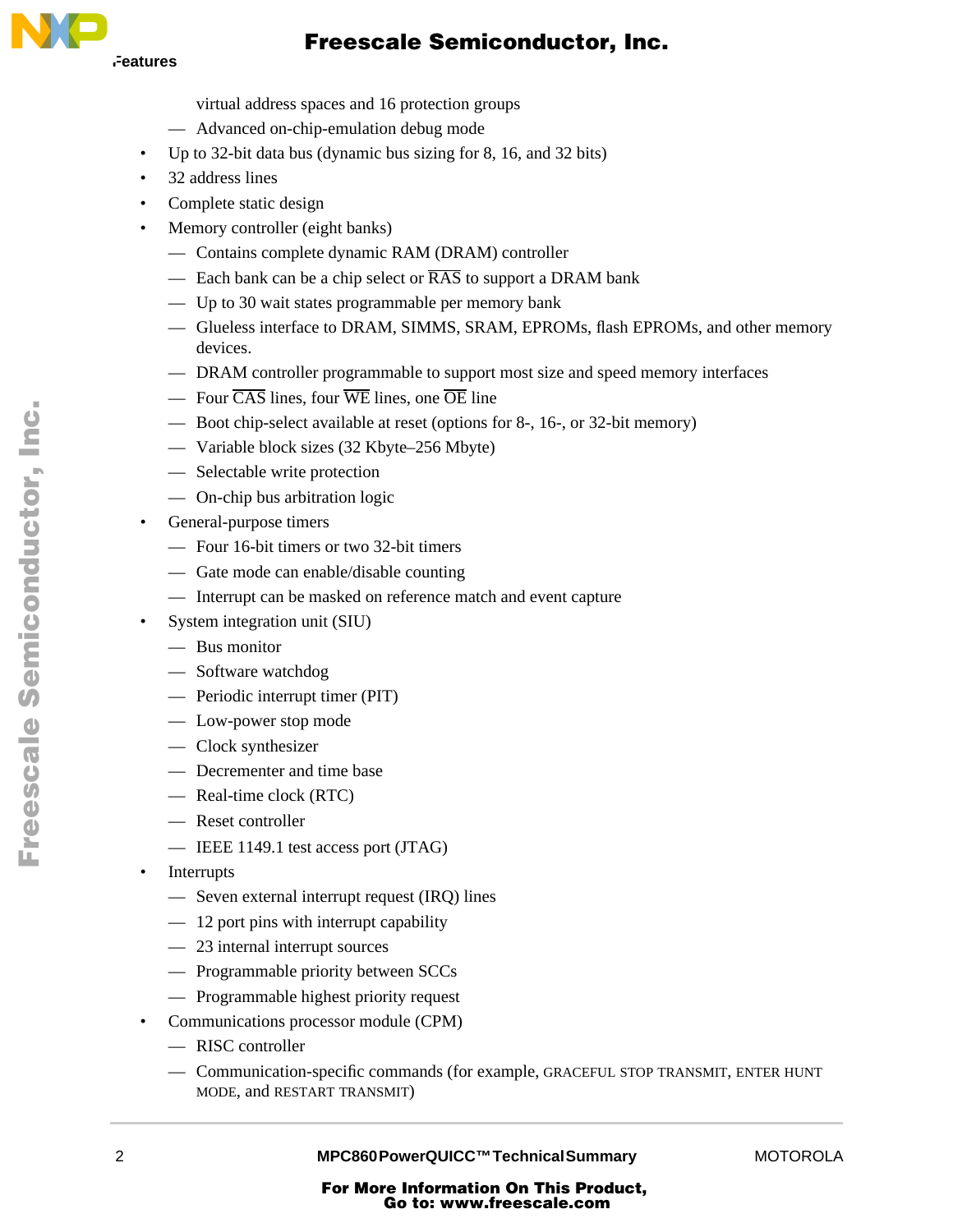

**Features**

- Up to 384 buffer descriptors (BDs)
- Supports continuous mode transmission and reception on all serial channels
- Up to 5 Kbytes of dual-port RAM
- 16 serial DMA (SDMA) channels
- Three parallel I/O registers with open-drain capability
- Four baud rate generators
	- Independent (can be connected to any SCC or SMC)
	- Allow changes during operation
	- Autobaud support option
- Four SCCs (serial communication controllers)
	- Ethernet/IEEE 802.3 optional on SCC1–4, supporting full 10-Mbps operation (Available only on specially programmed devices)
	- HDLC/SDLC
	- HDLC bus (implements an HDLC-based local area network (LAN))
	- Asynchronous HDLC to support PPP (point-to-point protocol)
	- AppleTalk
	- Universal asynchronous receiver transmitter (UART)
	- Synchronous UART
	- Serial infrared (IrDA)
	- Binary synchronous communication (BISYNC)
	- Totally transparent (bit streams)
	- Totally transparent (frame based with optional cyclic redundancy check (CRC))
- Two SMCs (serial management channels)
	- UART
	- Transparent
	- General circuit interface (GCI) controller
	- Can be connected to the time-division multiplexed (TDM) channels
- One SPI (serial peripheral interface)
	- Supports master and slave modes
	- Supports multimaster operation on the same bus
- One  $I<sup>2</sup>C$  (inter-integrated circuit) port
	- Supports master and slave modes
	- Multiple-master environment support
- Time-slot assigner (TSA)
	- Allows SCCs and SMCs to run in multiplexed and/or non-multiplexed operation
	- Supports T1, CEPT, PCM highway, ISDN basic rate, ISDN primary rate, user defined
	- 1- or 8-bit resolution
	- Allows independent transmit and receive routing, frame synchronization, clocking
	- Allows dynamic changes

MOTOROLA **MPC860 PowerQUICC™ Technical Summary** 3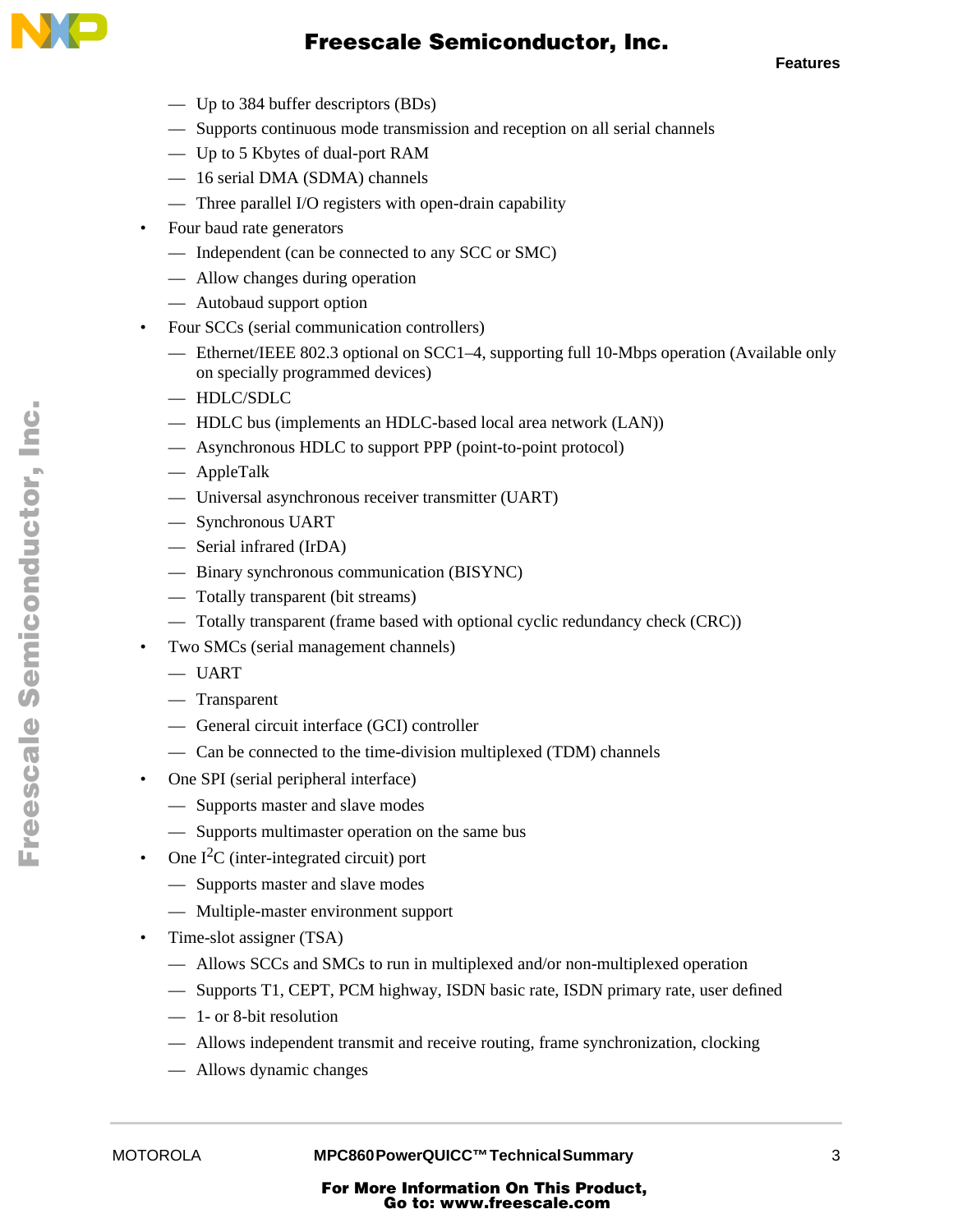

- Can be internally connected to six serial channels (four SCCs and two SMCs)
- Parallel interface port (PIP)
	- Centronics interface support
	- Supports fast connection between compatible ports on MPC860 or MC68360
- PCMCIA interface
	- Master (socket) interface, release 2.1 compliant
	- Supports two independent PCMCIA sockets
	- 8 memory or I/O windows supported
- Low power support
	- Full on—All units fully powered
	- Doze—Core functional units disabled except time base decrementer, PLL, memory controller, RTC, and CPM in low-power standby
	- Sleep—All units disabled except RTC, PIT, time base, and decrementer with PLL active for fast wake up
	- Deep sleep—All units disabled including PLL except RTC, PIT, time base, and decrementer.
	- Power down mode— All units powered down except PLL, RTC, PIT, time base and decrementer
- Debug interface
	- Eight comparators: four operate on instruction address, two operate on data address, and two operate on data
	- Supports Conditions:  $=$  <>
	- Each watchpoint can generate a break point internally
- 3.3 V operation with 5-V TTL compatibility
- 357-pin ball grid array (BGA) package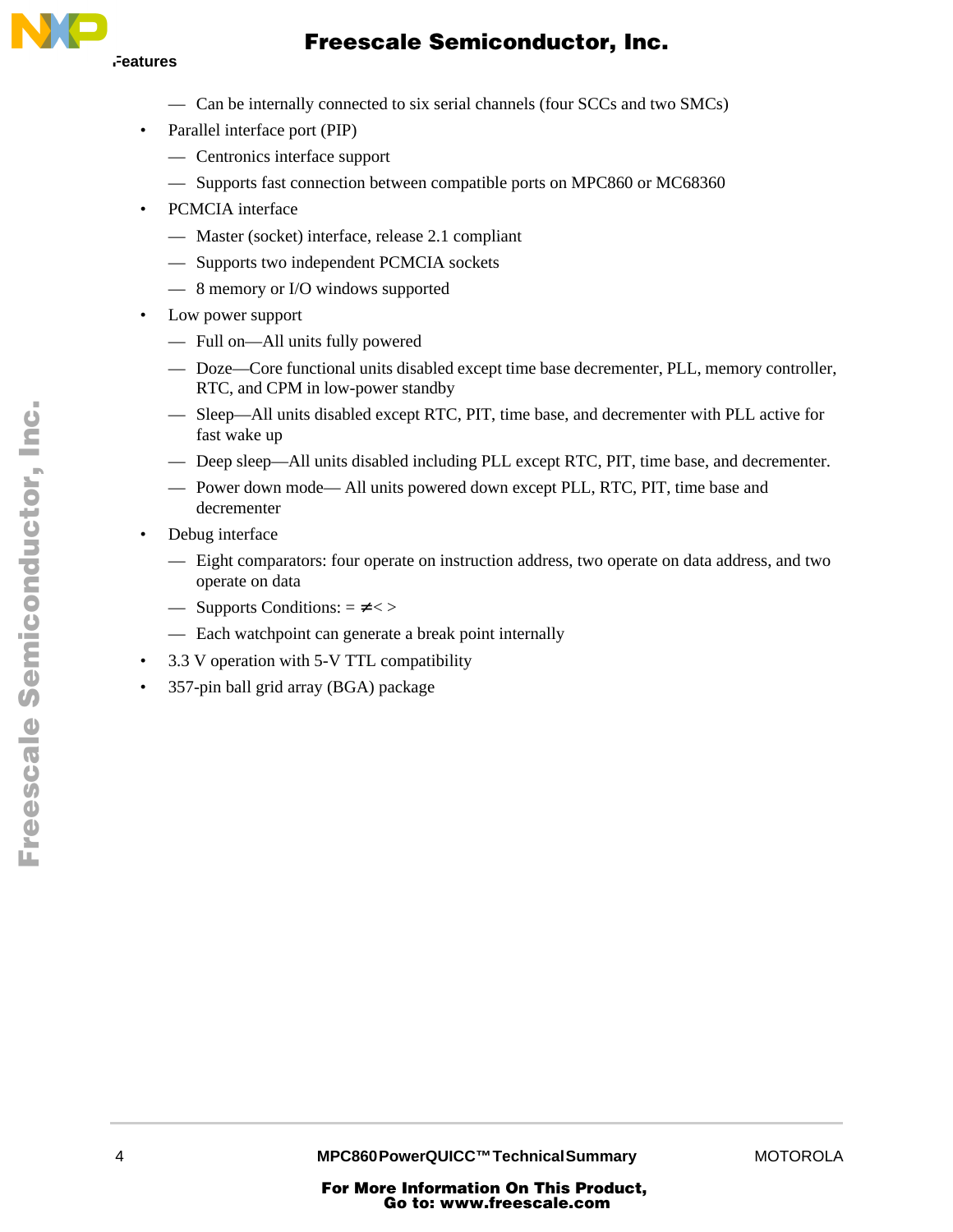



**Figure 1. MPC860 Block Diagram** 

## **1.2 Architecture Overview**

The MPC860 integrates an embedded MPC8xx core with high-performance, low-power peripherals to extend the Motorola Data Communications family of embedded processors even farther into high-end communications and networking products.

The MPC860 is comprised of three modules that each use the 32-bit internal bus: the MPC8xx core, the system integration unit (SIU), and the communication processor module (CPM). The MPC860 block diagram is shown in Figure 1.

# **1.3 Embedded MPC8xx Core**

The core is compliant with the UISA (user instruction set architecture) portion of the PowerPC architecture. It is a fully static design that has an integer unit (IU) and a load/store unit (LSU). It executes all integer and load/store operations in hardware. The core supports integer operations on a 32-bit internal data path and 32-bit arithmetic hardware. The core interface to the internal and external buses is 32 bits. The core can operate on 32-bit external operands with one bus cycle.

 $\blacksquare$ 

.<br>ق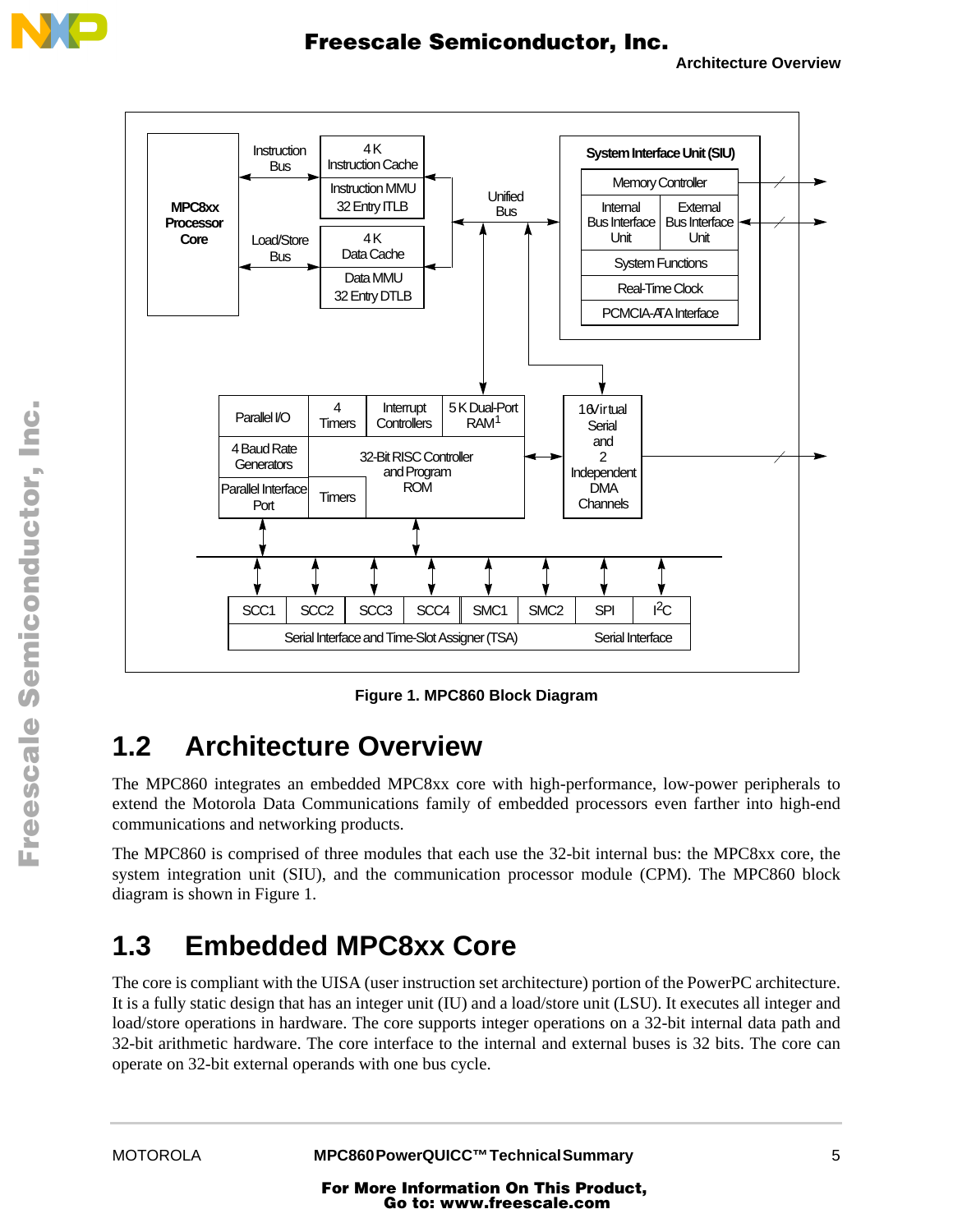

#### **System Interface Unit (SIU)**

The IU uses 32, 32-bit GPRs for source and target operands. Typically, it can execute one integer instruction each clock cycle. Each element in the integer block is clocked only when valid data is present in the data queue ready for operation. This assures that power consumption of the device is held to the absolute minimum required for operation.

The core is integrated with MMUs as well as 4-Kbyte instruction and data caches. Each MMU provides a 32 entry, fully associative instruction and data TLB, with multiple page sizes of 4, 16, 512, and 256 Kbytes and 8 Mbytes. It supports 16 virtual address spaces with 8 protection groups. Three special scratch registers support software table walk and update.

The instruction cache is 4 Kbytes, two-way, set associative with physical addressing. It allows single-cycle access on hits with no added latency for misses. It has four words per block, supporting a four-beat burst line fill using an LRU (least recently used) replacement algorithm. The cache can be locked on a per cache block basis for application-critical routines.

The data cache is 4 Kbytes, two-way, set associative with physical addressing. It allows single-cycle accesses on hits with one added clock latency for misses. It has four words per cache block, supporting burst line fill using LRU replacement. The cache can be locked on a per block basis for application critical routines. The data cache can be programmed to support copy-back or write-through via the MMU. The inhibit mode can be programmed per MMU page.

The core contains a much improved debug interface that provides superior debug capabilities without causing any degradation in the speed of operation. This interface supports six watchpoint pins that are used to detect software events. Internally it has eight comparators, four of which operate on the effective address on the address bus. The remaining four comparators are split, with two comparators operating on the effective address on the data address bus, and two comparators operating on the data bus. The core can compare using  $=$ ,  $\le$ ,  $\le$  conditions to generate watchpoints. Each watchpoint can then generate a break point that can be programmed to trigger in a programmable number of events.

## **1.4 System Interface Unit (SIU)**

The SIU on the MPC860 integrates general-purpose features useful in almost any 32-bit processor system, enhancing the performance provided by the system integration module (SIM) on the MC68360 QUICC device.

Dynamic bus sizing is supported. Bus sizing allows 8-, 16-, and 32-bit peripherals and memory to exist in the 32-bit system bus mode.

The SIU also provides power management functions, reset control, decrementer, time base and the real-time clock.

The memory controller supports up to eight memory banks with glueless interfaces to DRAM, SRAM, SSRAM, EPROM, flash EPROM, SRDRAM, EDO and other peripherals with two-clock access to external SRAM and bursting support. It provides variable block sizes from 32 Kbytes to 256 Mbytes. The memory controller provides 0–30 wait states for each bank of memory and can use address type matching to qualify each memory bank access. It provides four byte enable signals, one output enable signal and one boot chip select available at reset.

The DRAM interface supports port sizes of 8, 16, and 32 bits. Memory banks can be defined in depths of 256 or 512 Kbytes or 1, 2, 4, 8, 16, 32, or 64 Mbytes for all port sizes. In addition the memory depth can be defined as 64 Kbytes and 128 Kbytes for 8-bit memory or 128 Mbytes and 256 Mbytes for 32-bit memory. The DRAM controller supports page mode access for successive transfers within bursts. The MPC860 supports a glueless interface to one bank of DRAM while external buffers are required for additional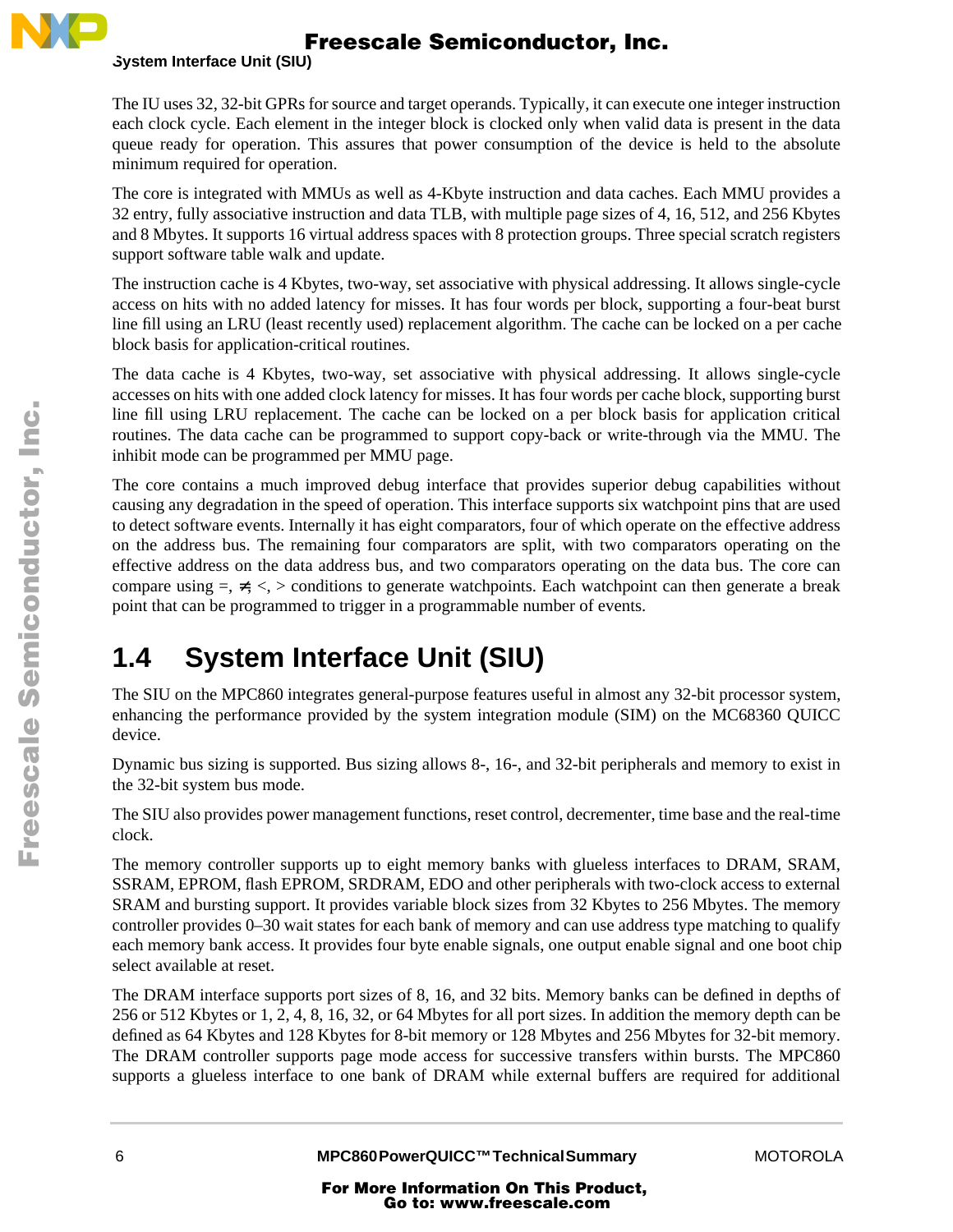

memory banks. The refresh unit provides  $\overline{CAS}$  before  $\overline{RAS}$ , a programmable refresh timer, refresh active during external reset, disable refresh mode, and stacking up to 7 refresh cycles. The DRAM interface uses a programmable state machine to support almost any memory interface.

# **1.5 PCMCIA Controller**

The PCMCIA interface is a master (socket) controller and is compliant with release 2.1. The interface supports up to two independent PCMCIA sockets requiring only external transceivers/buffers. The interface provides 8 memory or I/O windows where each window can be allocated to a particular socket. If only one PCMCIA port is being used, the unused PCMCIA port may be used as general-purpose input with interrupt capability.

## **1.6 Power Management**

The MPC860 supports a wide range of power management features including full on, doze, sleep, deep sleep, and low power stop. In full on mode the MPC860 processor is fully powered with all internal units operating at the full speed of the processor. A gear mode is provided which is determined by a clock divider, allowing the operating system to reduce the operational frequency of the processor. Doze mode disables core functional units other than the time base decrementer, PLL, memory controller, RTC, and then places the CPM in low-power standby mode. Sleep mode disables everything except the RTC and PIT, leaving the PLL active for quick wake-up. Deep sleep mode disables the PLL for lower power but slower wake-up. Low-power stop disables all logic in the processor except the minimum logic required to restart the device, providing the lowest power consumption but requiring the longest wake-up time.

## **1.7 Communications Processor Module (CPM)**

The MPC860 is the next generation MC68360 QUICC and like its predecessor implements a dual-processor architecture. This dual-processor architecture provides both a high-performance general purpose processor for application programming use as well as a special purpose communication processor (CPM) uniquely designed for communications needs.

The CPM contains features that allow the MPC860 to excel in communications and networking products as did the MC68360 QUICC which preceded it. These features may be divided into three sub-groups:

- Communications processor (CP)
- Sixteen independent DMA (SDMA) controllers
- Four general-purpose timers

The CP provides the communication features of the MPC860. Included are a RISC processor, two serial communication controllers (SCC), four serial management controllers (SMC), one serial peripheral interface (SPI), one  $I^2C$  interface, 5 Kbytes of dual-port RAM, an interrupt controller, a time-slot assigner, three parallel ports, a parallel interface port, four independent baud rate generators, and sixteen serial DMA channels to support the SCCs, SMCs, SPI, and  $I<sup>2</sup>C$ .

The SDMAs provide two channels of general-purpose DMA capability for each communications channel. They offer high-speed transfers, 32-bit data movement, buffer chaining, and independent request and acknowledge logic.

The four general-purpose timers on the CPM are identical to the timers found on the MC68360 and still support the internal cascading of two timers to form a 32-bit timer.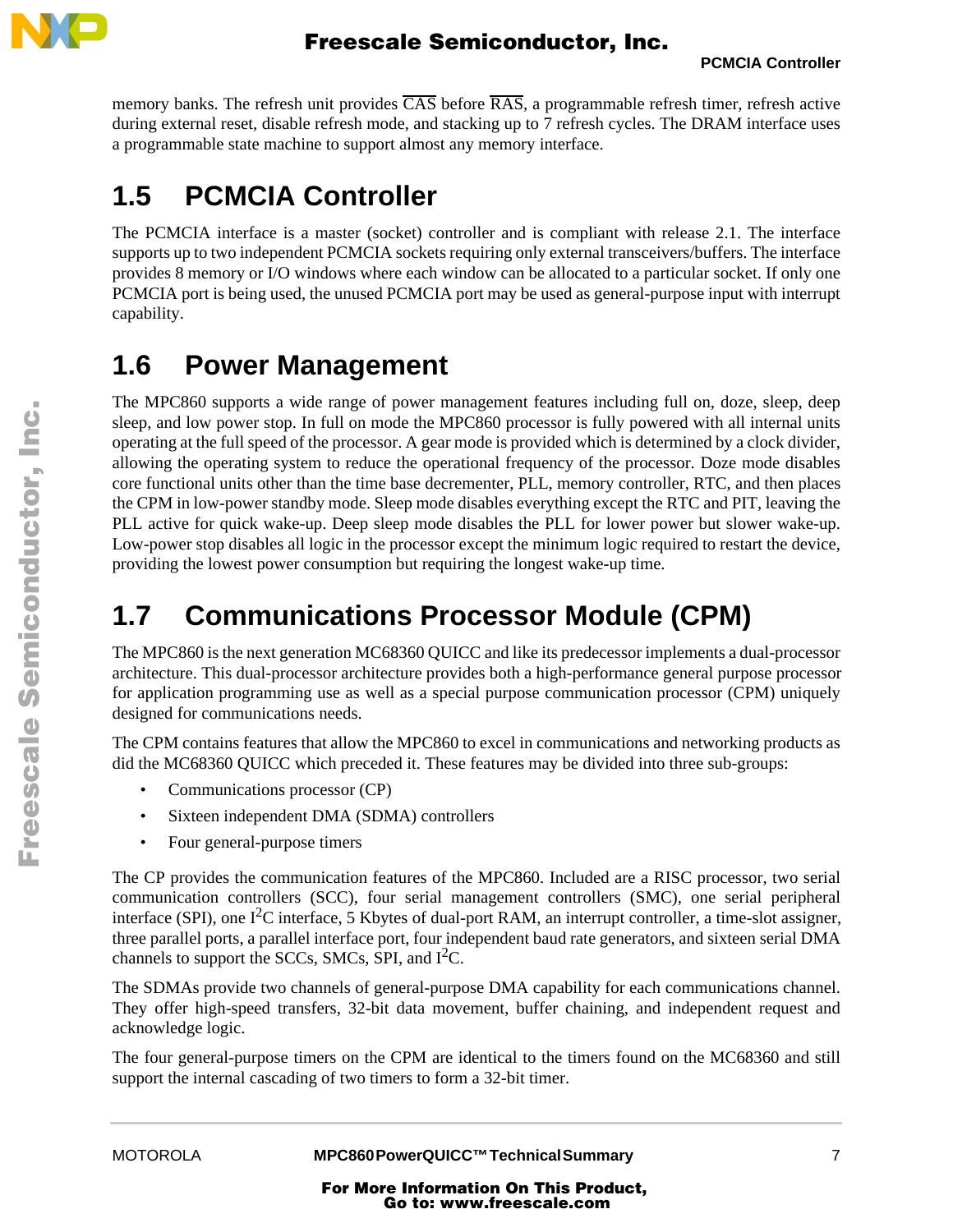

**Software Compatibility Issues** 

The MPC860 maintains the best features of the MC68360 QUICC, while making changes required to provide for the increased flexibility, integration, and performance requested by customers demanding the performance of the PowerPC architecture. Because the CPM architectural approach remains intact between the MPC860 and the MC68360 QUICC, a user of the MC68360 QUICC can easily become familiar with the MPC860.

# **1.8 Software Compatibility Issues**

The following list summarizes the major software differences between the MC68360 QUICC and the MPC860:

• Since the MPC860 is compliant with the PowerPC architecture, code written for the MC68360 must be recompiled for the PowerPC instruction set. Code that accesses MC68360 peripherals requires only minor modifications for use with the MPC860. Although the functions performed by the PowerQUICC SIU are similar to those performed by the QUICC SIM, the initialization sequence for the SIU is different and therefore code that accesses the SIU must be rewritten. Many developers of 68K compilers now provide compilers that also support the PowerPC architecture.

When porting code from the MC68360 CPM to the MPC860 CPM, the software writer has new options for setting hardware break points on CPU commands, address, and serial request which are useful for software debugging. Support for single-step operation with all CPM registers visible further simplifies software development for the CPM.

| <b>Revision</b> | Date    | Change                                                      |
|-----------------|---------|-------------------------------------------------------------|
|                 | 3/1999  | Initial document                                            |
| 0.1             | 11/2001 | Template change, removed references to MAC<br>functionality |

#### **Table 1. Revision History**